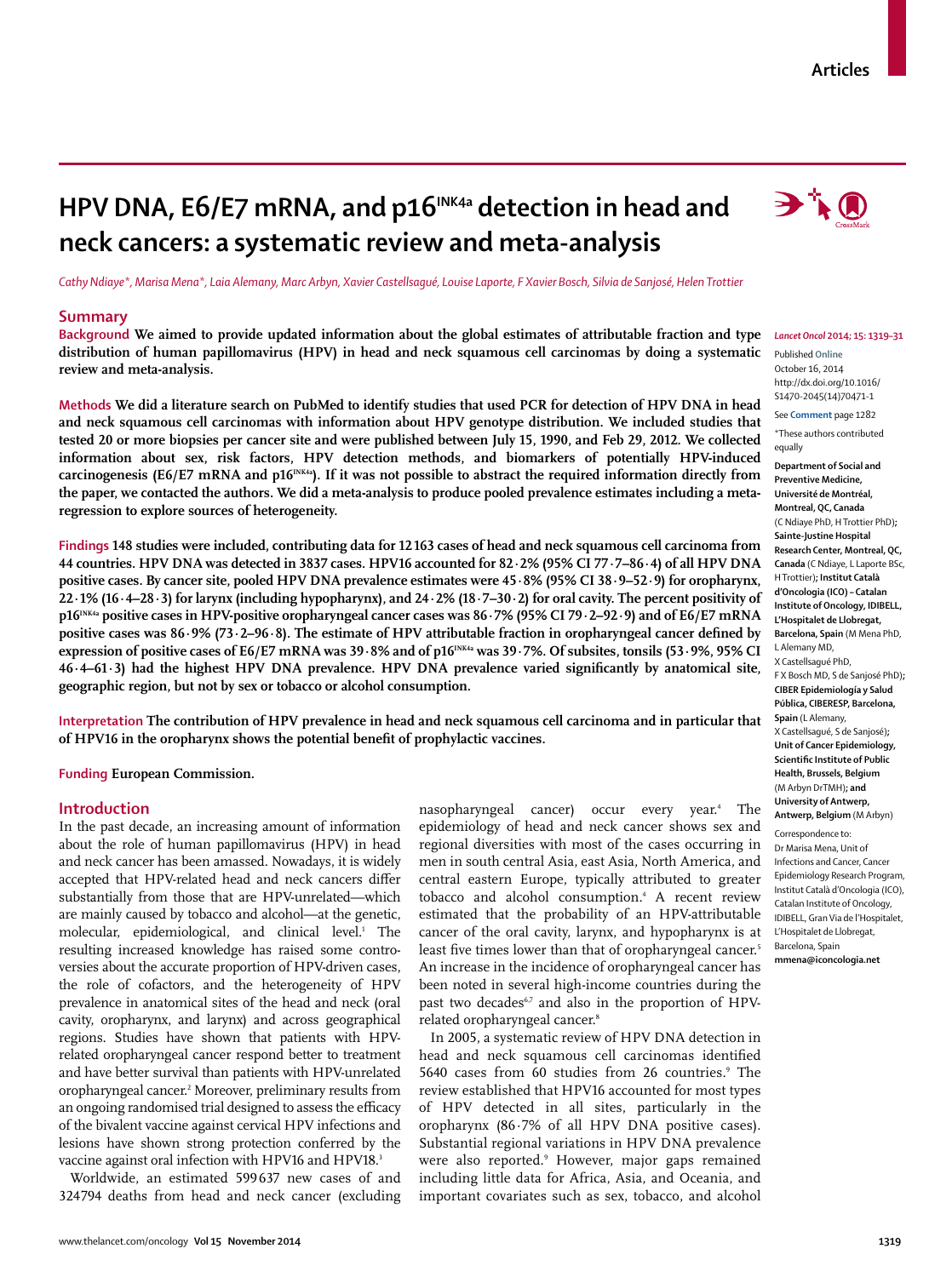consumption were not taken into account. Differences between PCR methods were not considered. More recent reviews<sup>8,10</sup> provided updated information about HPV prevalence in head and neck squamous cell carcinomas, but analysed neither the distribution of HPV types nor the covariates mentioned above. To the best of our knowledge, no study so far has done a metaanalysis of HPV prevalence in head and neck subsites. Further, to our knowledge, no meta-analyses of HPV DNA prevalence and type distribution have been done presenting additional data for E6/E7 mRNA, a biomarker of HPV viral transcriptional activity, or p16<sup>INK4a</sup>, a cell surrogate marker of HPV-induced carcinogenic transformation. The identification of HPV DNA in the tumour does not provide enough evidence for a causal viral association, because the technique cannot differentiate transitory versus oncogenically active infection. The identification of the transcripts of the viral oncogenes E6/E7, implicated in the oncogenic process, through mRNA techniques<sup>11</sup> is widely accepted as the present gold-standard test to elucidate the oncogenic role of HPV in the tumour. The use of inmunohistochemical techniques to detect  $p16^{INK4a}$ followed by HPV DNA detection has been also validated to clinically detect an oncogenically active HPV infection in oropharyngeal cancer.<sup>12</sup>

We aim to provide updated information about the global prevalence and type distribution of HPV in head and neck squamous cell carcinomas, by cancer site and by continent, and to assess the proportion of HPV-driven head and neck squamous cell carcinomas by taking into account biomarkers of carcinogenesis such as  $p16^{INKA}$ and E6/E7 mRNA. Additionally, we explore the role of sex and other cofactors such as tobacco and alcohol consumption and HPV detection methods.

# **Methods**

# **Search stratedy and selection criteria**

CN and MM independently searched the National Institutes of Health PubMed electronic databases for relevant studies on the prevalence of HPV DNA in head and neck squamous cell carcinoma using the following MeSH terms: "papillomaviridae" and "head and neck neoplasms" in combination with keywords "polymerase chain reaction" or "PCR", published between Feb 1, 2004, and Feb 29, 2012. We also included all papers selected in Kreimer and colleagues' systematic review<sup>9</sup> (published from July 15, 1990 to Feb 20, 2004). MOOSE guidelines and the PRISMA statement were consulted to conduct the search.<sup>13,14</sup> We also reviewed reference lists of included studies to identify additional articles.

#### **Study selection and data extraction**

CN, MM, and LA independently assessed the studies for inclusion in the review. All articles reporting data for HPV DNA prevalence and type distribution in head and neck squamous cell carcinomas since Aug 15, 1990, were selected. An effort was made to exclude redundant articles including the same population from the final analysis. If articles from the same cohort were retrieved, the article analysing the largest sample was selected. For studies involving more than one geographic location, the data were divided into components from each continent if possible.

We included studies if they had HPV information about at least one of the following cancer sites or subsites: oral cavity, oropharynx, hypopharynx, and larynx; a minimum of 20 site-specific cases tested for HPV (for this criteria hypopharynx and larynx cases were combined); a clear description of DNA PCR-based testing methods; identification of the histological classification as squamous cell carcinoma; primary tumour; and diagnosis of a tumour confined in only one site. We excluded carcinomas in situ and nasopharyngeal carcinomas. Unless otherwise specified, we assumed that all cases were primary. We further excluded recurrent cases and purposively selected cases—eg, only stage III/IV.

Head and neck squamous cell carcinomas (with their associated International Classification of Diseases-10 code) were classified as follows: oral cavity: anterior twothirds of the tongue (C02.0–3, C02.5–9), tongue unspecified (C02.9), lip (C00.0-9), gum (C03.0-9), floor of the mouth (C04.0-9), hard palate (C05.0), palate unspecified (C05.9), other oral cavity—including buccal mucosa and retromolar area (C06.0–8), oral cavity unspecified  $(C06.9)$ ; oropharynx: base of the tongue (C01), soft palate (C05.1), tonsil (C02.4, C09.0–9), uvula (C05.2), other parts of the oropharynx (C10.0-9), Waldeyer's ring (C14.2), and oropharynx unspecified (C10.9); or larynx: glottis (C32.0), supraglottis (C32.1), subglottis (C32.2), other and unspecified larynx subsites  $(C32.3-9)$ . Hypopharynx cases  $(C13)$  were classified as belonging to the larynx, including pyriform sinus (C12). Tongue and palate unspecified cases were classified as belonging to the oral cavity. Maxilla, mandible, other bone, and cheek non-mucosal sites were excluded.

MM, LL, and LA extracted the data and CN and LA cross-checked the data extraction. CN, LA, and MM reviewed and solved discrepancies by consensus. The variables collected specifically for all anatomical sites when available included: first author, publication year, journal of publication, study country, study population, case selection methods, study period, mean age of study population, sex distribution, tobacco smoking (ever/ never) and alcohol consumption (ever/never), method of specimen preservation, additional biomarkers other than HPV DNA detection, number of controls for contamination items mentioned in the paper, primers used for HPV DNA PCR testing and genotyping method, and length of the amplicon used in the PCR (taking HPV16 as a reference). Whenever the length of the amplicon was not directly reported in the paper, it was calculated with the HPV16 gene sequence and the forward and reverse primers obtained from the papers.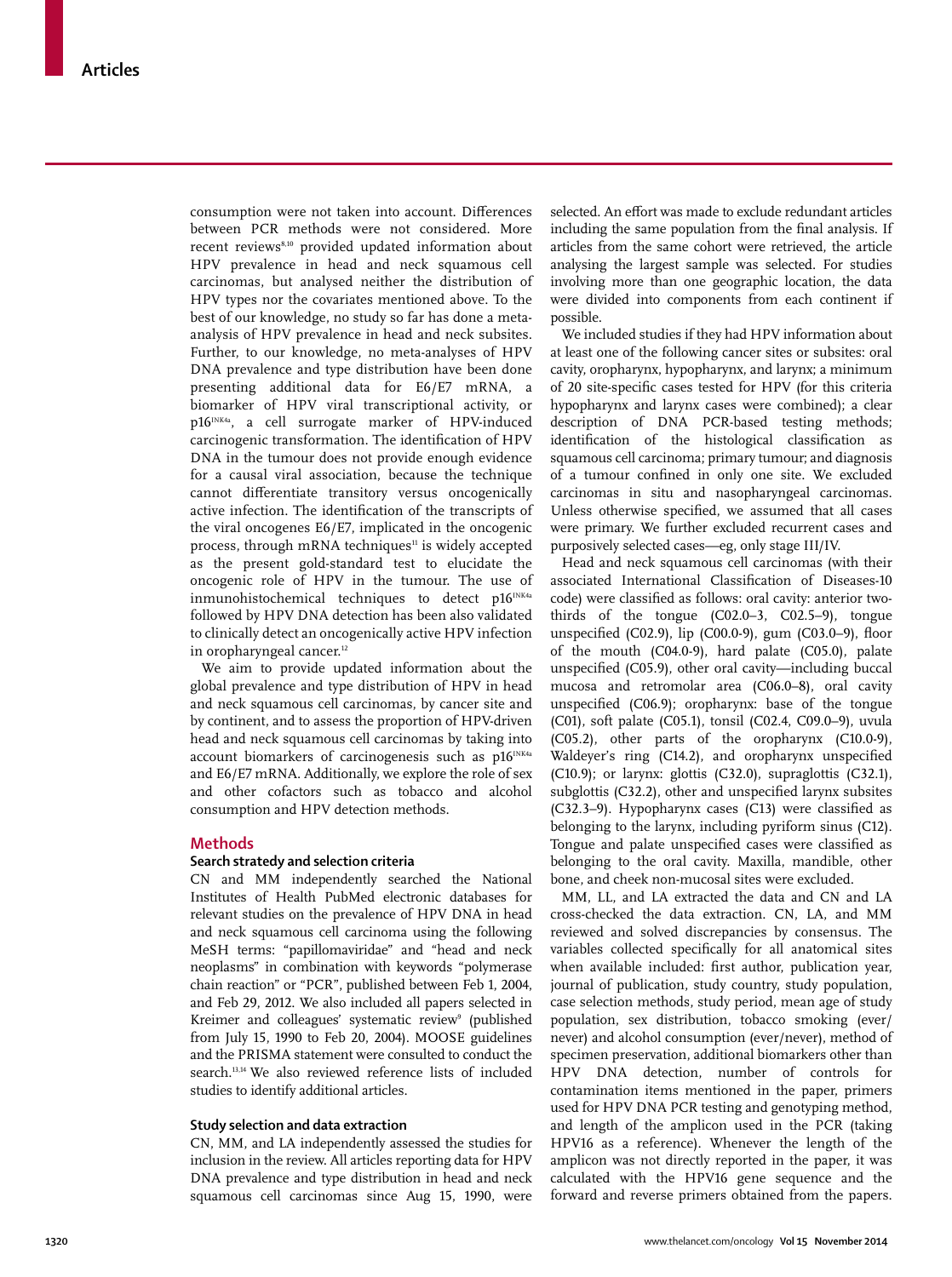When the information was not available, the technique was classified as unspecified. In cases for which more than one type-specific primer was used, the shorter amplicon taking into account HPV16 as a reference was reported. Other variables collected were cancer site and subsite, site-specific sample size and number of HPVpositive samples, site-specific number of HPV types detected, and number of multiple infections. Data were collected for all detectable HPV types. The papers were assessed for quality through collection of eight quality criteria: use of broad spectrum PCR, use of human gene marker, whether the cases were histologically confirmed, control for contamination mentioned in the paper, whether the paper contained specific information about age and sex, whether the recruitment period was stated, whether sample size was at least 50 cases, and whether the cases were recruited randomly or consecutively or were incident cases. The quality score of all papers was calculated as the sum of the result (0=no/1=yes) for all quality control items. A new variable was created, HPV group, in which the different cancer sites or subsites were classified in view of their association with HPV according to the existing evidence:<sup>15,16</sup> HPV group 0 (weak association with HPV): oral cavity without subsite specification, lip, floor of the mouth, hard palate, gum, other oral cavity, larynx, and hypopharynx without subsite specification, glottis, supraglottis, subglottis, and pyriform sinus; HPV group 1 (moderate association with HPV): tongue and palate unspecified; or HPV group 2 (strong association with HPV): oropharynx without subsite specification, tonsil, soft palate, base of the tongue, and other parts of the oropharynx.

If it was not possible to extract the required information directly from the paper, authors were contacted a maximum of three times to provide clarifications or additional information.

Two additional datasets were also prepared, one with information about HPV DNA prevalence and type distribution stratified by sex and another with information about additional biomarkers E6/E7 mRNA and  $p16^{INK4a}$ . The variables collected specifically for the final dataset were type of cases tested for additional biomarkers, number of HPV DNA positive cases tested for  $p16^{INKA}$ . E6/E7 mRNA, or both, antibody and staining cutoffs used in the  $p16^{INK4a}$  assay, techniques used for the E6/E7 mRNA assay, and number of HPV DNA positive cases additionally positive for  $p16^{INK4a}$  or E6/E7 mRNA.

# **Statistical analysis**

HPV DNA prevalence was computed by dividing the number of HPV DNA positive cases by the total number of cases tested. HPV DNA type-specific prevalence was calculated by dividing the number of cases positive for a specific type (present in either single or multiple infections) by the total number of cases tested for that type. HPV DNA type-specific relative contribution was calculated by dividing the number of cases positive for a specific type (present in either single or multiple infections) by the total number of HPV DNA positive cases tested for the specific type. To pool prevalences and relative contributions, we used *metaprop*, statistical procedure in STATA (version 10.1), developed at the Unit Cancer Epidemiology (IPH, Brussels).17,18 A random effects model including Freeman-Tukey arcsine transformation of the prevalence was used to normalise variance. 95% CIs were computed around study-specific and pooled prevalences based on the score-test statistic. Interstudy heterogeneity was assessed with Cochran's *Q*-test.19 The percentage of total variation across studies because of heterogeneity was evaluated with the *I*² measure.20 Prevalences were pooled by anatomical site, available subsites, worldwide, and by geographical region and sample size.

Relative risks (RR) for overall HPV DNA and HPV16 DNA prevalence in men compared with in women were pooled with *metan* in STATA (version 10.1).<sup>21</sup>

Pooled  $p16^{INKA}$  and  $E6/E7$  mRNA percent positivities were computed with *metaprop* command.<sup>17,18</sup> p16<sup>INK4a</sup> and E6/E7 mRNA percent positivities refer to the percentage of HPV DNA positive samples that were also positive for p16<sup>INK4a</sup> or E6/E7 mRNA in relation to all the HPV DNA positive samples tested for the specific biomarker. Subgroup meta-analysis was done for the proportion of  $p16^{INK4a}$  positivity by staining cutoffs and type of selection of patients with oropharyngeal cancer. The HPV attributable fraction was computed as the product of the HPV DNA prevalence and the percent positivities of the biomarker in HPV-positive cases.

The effect of covariates on HPV DNA prevalence in head and neck squamous cell carcinomas was explored with meta-regression.<sup>22</sup> The covariates were study country; geographical region; age; proportion of men; proportion of ever-smokers; proportion of ever-drinkers of alcohol; start, middle, and end year of the study period; method of specimen preservation; number of items mentioned related to control of contamination; primers used for HPV DNA amplification; length of the amplicon target of the PCR; the eight quality control measures, and the overall quality score. Only the covariates identified to be statistically significant ( $p < 0.05$ ) in a first-step bivariate analysis were included in the multivariate models.

#### **Role of the funding source**

The funder of the study had no role in the study design, data collection, data analysis, data interpretation, or writing of the report. All authors had full access to all the data in the study and had final responsibility for the decision to submit for publication.

#### **Results**

We identified 355 abstracts from the PubMed search, in addition to the the 60 articles from Kreimer and colleagues' systematic review.9 After duplicates were removed, 411 records were assessed for eligibility and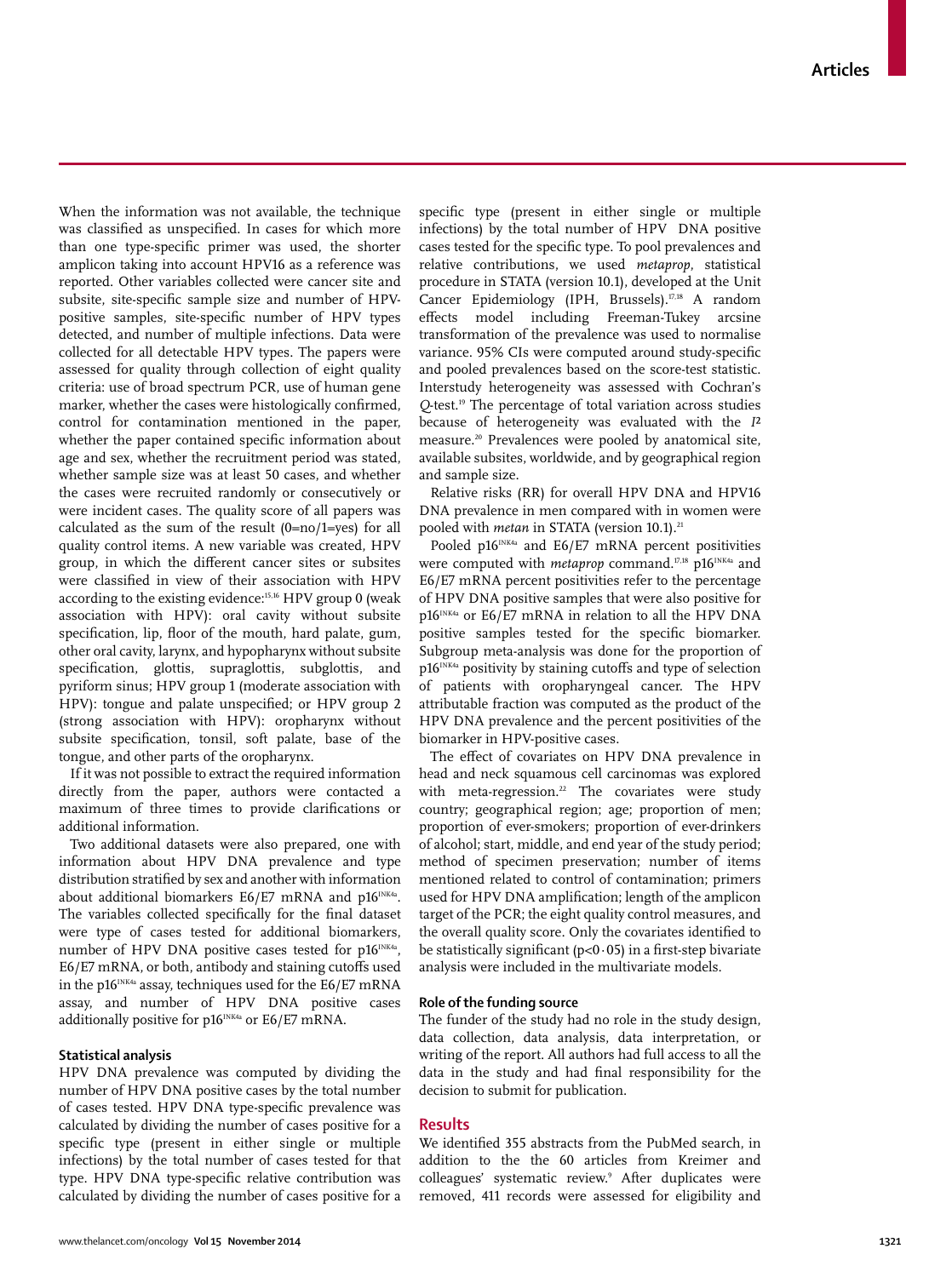

#### *Figure 1:* **Flow diagram of selected studies**

HPV=human papillomavirus. \*Some records had more than one of the listed reasons for exclusion and were classified according to the following order of priority: not original research paper > not human beings > not head and neck localization > not primary squamous cell carcinoma > not biopsy in tumour > no information about HPV DNA detection > fewer than 20 cases > not in English language. †Some records had more than one of the listed reasons for exclusion and were classified according to the following order of priority: with data used in another paper > cases conveniently selected > PCR not used > no information about HPV types.

|                                                         | <b>Total</b><br>studies | Cases | <b>Overall HPV DNA</b><br>prevalence<br>(95% CI) | <b>HPV16 DNA</b><br>prevalence<br>(95% CI) |  |  |  |  |
|---------------------------------------------------------|-------------------------|-------|--------------------------------------------------|--------------------------------------------|--|--|--|--|
| Oral cavity                                             | 72                      | 5478  | 24.2% (18.7-30.2)                                | 14.9% (11.1-19.1)                          |  |  |  |  |
| Oropharynx                                              | 53                      | 3946  | 45.8% (38.9-52.9)                                | 40.6% (34.4-47.0)                          |  |  |  |  |
| Larynx <sup>*</sup>                                     | 54                      | 2739  | $22.1\% (16.4 - 28.3)$                           | $13.4\%$ (9.1-18.4)                        |  |  |  |  |
| Overall                                                 | 148                     | 12163 | 29.5% (25.5-33.6)                                | $21.1\% (17.8 - 24.6)$                     |  |  |  |  |
| HPV=human papillomavirus. *Including hypopharynx cases. |                         |       |                                                  |                                            |  |  |  |  |

*Table 1***: HPV DNA prevalence in head and neck squamous cell carcinoma by anatomical site**

148 records were included in the final analysis (figure 1). The characteristics and variables collected for all studies are shown in the appendix (pp 1–8). 12 163 cases of head and neck squamous cell carcinomas were included from 44 countries.

Table 1 summarises the main results for each anatomical site, including the number of studies and cases tested for HPV DNA, which were detected in 3837 head and neck squamous cell carcinomas. By cancer site, pooled HPV DNA prevalence estimates were  $45.8\%$  (95% CI 38 $.9-52.9$ ) for oropharynx,  $22.1\%$  (16.4–28.3) for larynx (including hypopharynx), and 24·2% (18·7–30·2) for oral cavity. No significant differences in HPV DNA prevalence were noted when larynx and hypopharynx were analysed separately (23·9% [95% CI 18·1–30·2] *vs* 21·9% [5·3–29·1]). Thus, the two anatomical sites were combined in further analyses.

In the analysis by anatomical site and geographical region (figure 2; appendix p 9), the highest HPV DNA prevalence in oral cavity squamous cell carcinoma was noted in Asia and South and Central America, whereas the lowest prevalence was noted in Africa. In oropharyngeal squamous cell carcinoma, HPV prevalence was significantly higher in North America than in Asia, Oceania, and Europe (p<0·0001). The lowest HPV DNA prevalence in oropharyngeal squamous cell carcinoma was noted in South and Central America. By contrast, this region showed the highest HPV DNA prevalence in laryngeal squamous cell carcinoma, whereas the lowest HPV DNA prevalence was detected in North America. Considerable heterogeneity was identified between regions and countries and also within regions and countries (figure 2). HPV DNA prevalence (overall and HPV16specific) was also assessed by European subregions (Central and Eastern, Northern, Southern and Western,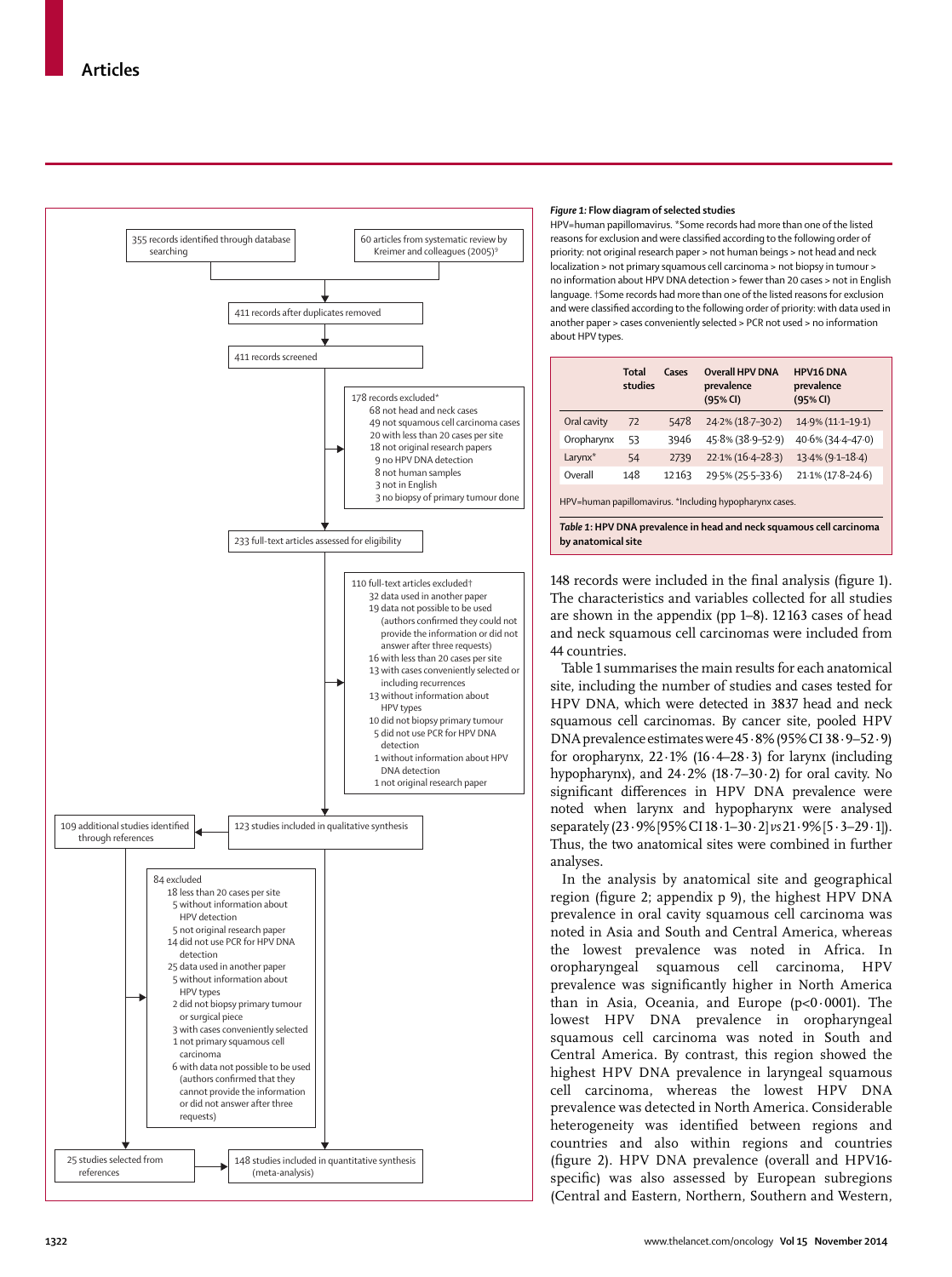

*Figure 2:* **HPV DNA prevalence in head and neck squamous cell carcinoma by anatomical site, study, country, and geographical region** HPV=human papillomavirus. Larynx includes hypopharynx cases. Filled circles correspond to study-specific prevalence. Unfilled circles correspond to pooled estimated prevalence for corresponding region. Sizes of filled circles and unfilled circles are proportional to the number of cases. Two studies presented the information aggregated for Norway, Sweden, and Finland. One study with 507 cases was excluded for the regional analysis because data were presented aggregated for Central Europe and Central and South America.

as defined by GLOBOCAN)<sup>4</sup> and significant differences were noted for oropharyngeal squamous cell carcinoma. Overall HPV DNA prevalence for Northern Europe was 56·5% (95% CI 44·4–68·3), for Central and Eastern Europe was  $41.8\%$  (15 $.5-70.7$ ), for Western Europe was 37·6% (27·4–48·3), and for Southern Europe was 24·2%  $(13.6-36.4;$  p value for heterogeneity between groups 0·004). The results were equivalent when pooling HPV16-specific prevalences:  $51.1\%$  (40.1–62.1) for Northern Europe, 32·6% (3·6–71·6) for Central and Eastern Europe,  $32.5\%$  (22 $.7-43.0$ ) for Western Europe, and  $21.9\%$  (12 $.8-32.6$ ) for Southern Europe (p value for heterogeneity between groups  $0.003$ ). No significant differences were noted across European subregions for oral cavity or laryngeal squamous cell carcinoma (appendix p 9).

HPV16 DNA accounted for 82·2% (95% CI 77·7–86·4) of all HPV DNA positive cases. HPV16 DNA prevalence was higher in oropharyngeal squamous cell carcinoma (40 $\cdot$  6%, 95% CI 34 $\cdot$  4-47 $\cdot$ 0) than in oral cavity squamous cell carcinoma (14·9%, 11·1–19·1) or in laryngeal squamous cell carcinoma (13·4%, 9·1–18·4; p<0·0001). Figure 3 shows the HPV type distribution of the six most common types for anatomical sites, overall, and by region. HPV16 was the most common type in all sites and regions with the exception of in oral cavity squamous cell carcinoma in Africa where HPV18 was the most common type. Nevertheless, the prevalence of HPV16 DNA varied substantially between regions and sites, with the highest observed in oropharyngeal squamous cell carcinoma in North America (54·7%, 95% CI  $47.0 - 62.4$ ) and the lowest in oral cavity squamous cell carcinoma in Africa (0·5%, 0·0–1·2). Worldwide, HPV18 was the second most prevalent type in oral cavity squamous cell carcinoma (5·9%, 95% CI 3·4–9·0) and laryngeal squamous cell carcinoma (1·6%, 0·6–3·1). However, this ranking showed marked heterogeneity across regions. In oropharyngeal squamous cell carcinoma, the prevalence of HPV types other than HPV16 was much lower than in oral cavity and laryngeal squamous cell carcinoma, with HPV33 being the second most frequent type worldwide  $(0.7\%, 95\% \text{ CI } 0.3-1.1)$ followed by HPV18  $(0.2\%, 0.0-0.5)$ . The proportion of cases with multiple infections was highest in oral cavity squamous cell carcinoma (2·1%, 95% CI 1·0–3·6) followed by laryngeal squamous cell carcinoma (1·0%, 0·3–2·1), and oropharyngeal squamous cell carcinoma  $(0.3\%, 0.1-0.6)$ . More detailed information about HPV See **Online** for appendix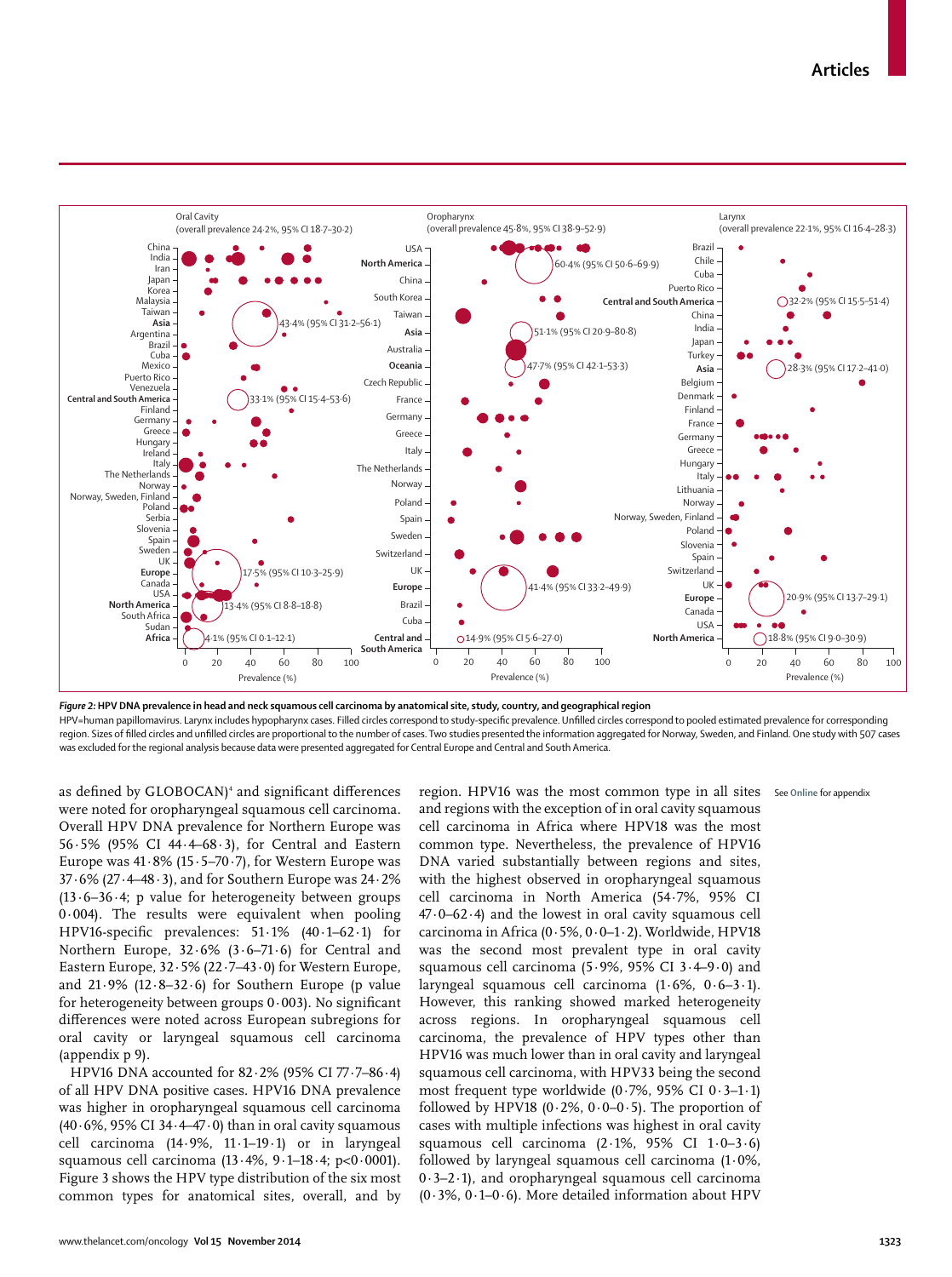

*Figure 3:* **Prevalence of the six most common HPV types in head and neck squamous cell carcinoma by anatomical site and geographical region**

HPV=human papillomavirus. Larynx cancer includes hypopharynx cases. One study with 507 cases was excluded for the regional analysis because data were presented aggregated for Central Europe and Central and South America.



*Figure 4:* **HPV prevalence in head and neck squamous cell carcinoma by anatomical subsite** HPV=human papillomavirus. Anatomical subsites classified according to the 10th edition of the International Classification of Diseases-10.

type distribution by anatomical site is shown in the appendix (p 10).

Although HPV DNA prevalence in oropharyngeal squamous cell carcinoma was not affected by study size, a tendency towards lower prevalence in larger studies was noted in oral cavity and laryngeal squamous cell carcinoma (appendix p 16).

Of 148 studies, 52 contained information disaggregated by subsites. Authors of 14 studies who presented incomplete information provided subsite-specific data upon request, which resulted in 66 studies contributing 4928 cases of head and neck squamous cell carcinomas (356 for larynx, 2193 for oral cavity, and 2379 for oropharynx). HPV detection was highest in the tonsil and base of the tongue, and lowest in subsites of the oral cavity such as hard palate and mobile tongue (figure 4). In laryngeal subsites, HPV DNA prevalence was 30·0% (95% CI 14·1–48·3) in supraglottis and 34·0% (16·6–53·6) in glottis. HPV16 DNA contributed to most HPV-positive squamous cell carcinoma of the tonsils (93·8%, 95% CI 91·0–96·2), base of the tongue (97·9%, 90·6–100·0), and soft palate (95·7%, 69 $\cdot$ 0-100 $\cdot$ 0), confirming the predominant role of HPV16 in oropharyngeal squamous cell carcinoma. The relative contribution of HPV16 was more than 50% in all subsites, with the lowest relative contribution of HPV16 obtained for squamous cell carcinoma of the lip (60·4%, 16·5–97·2) and the supraglottis  $(63.1\%, 27.9-93.3)$ . Figure 4 shows HPV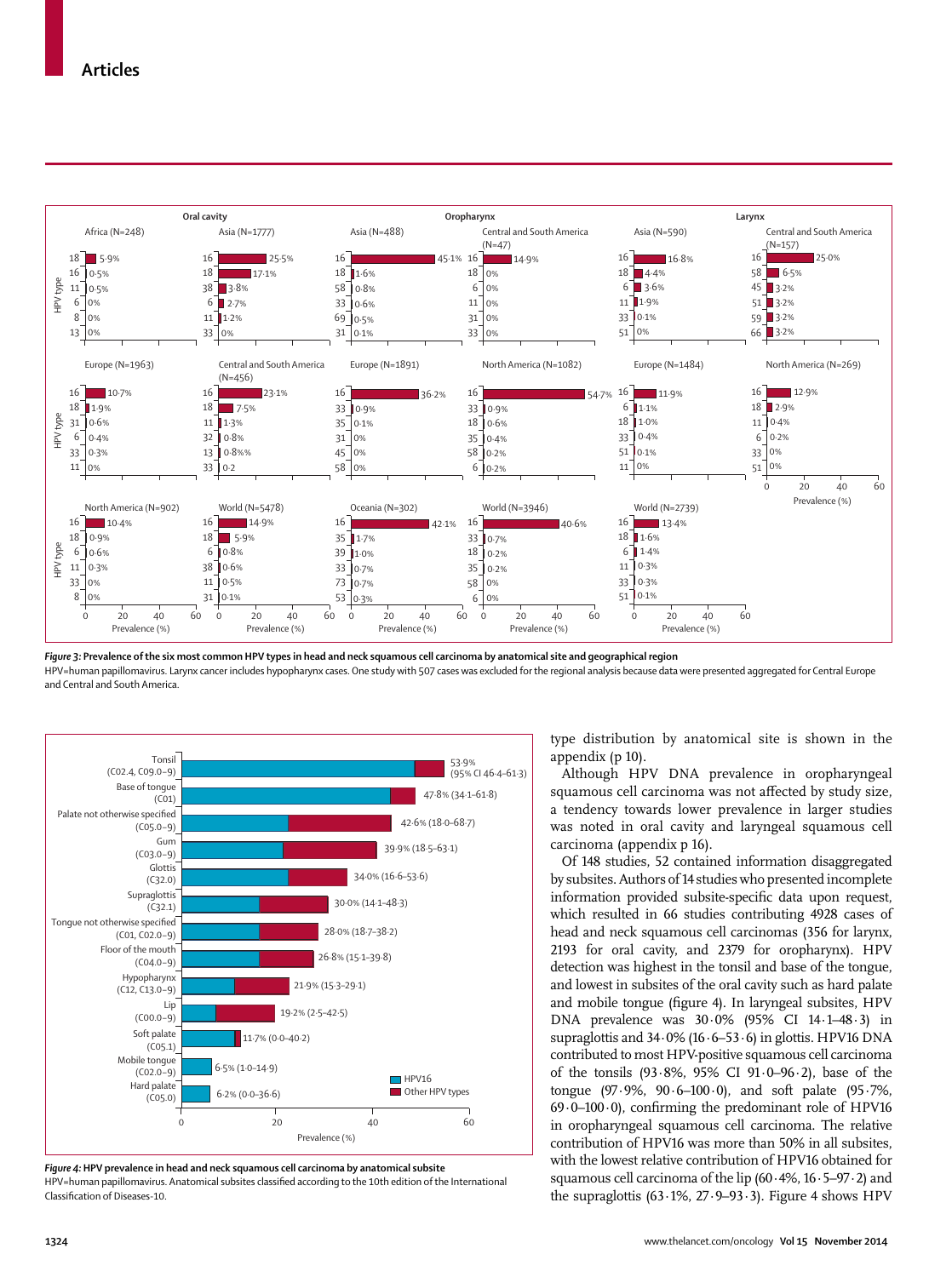www.thelancet.com/oncology **Vol 15 November 2014 1325**

DNA prevalence by subsite, overall, and HPV16-specific; further estimations by geographical region are shown in the appendix (pp 11–14).

57 studies presented information about HPV DNA prevalence stratified by sex, contributing a total of 5080 head and neck squamous cell carcinomas (3667 men and 1413 women). No significant differences in HPV prevalence between men and women (in both all HPV types and HPV16-specific analyses) were noted for any anatomical site, whether overall or stratified by geographical region (appendix pp 17–22). There was a suggestion that overall HPV DNA prevalence in men was higher than that in women for oropharyngeal squamous cell carcinoma in North America, although this difference was not significant (RR  $1.26$ , 95% CI  $0.99-1.60$ ).

35 studies did additional tests for p16<sup>INK4a</sup> or E6/E7 mRNA, which were most often done in oropharyngeal squamous cell carcinoma. Only four studies (one from Hungary, one from the Netherlands, and two from the USA) tested oral cavity squamous cell carcinoma for p16<sup>INK4a</sup>. The pooled p16<sup>INK4a</sup> percent positivity in oral cavity squamous cell carcinoma positive for HPV DNA was 28.1% (95% CI 1.6–65.1). The p16<sup>INK4a</sup> percent positivity in laryngeal squamous cell carcinoma pooled from two studies (USA and Belgium) was 86·3% (95% CI 56·8–100·0). For oropharyngeal squamous cell carcinoma, 18 studies (eleven from Europe, one from Oceania, two from North America, and four from Asia) tested for p16<sup>INK4a</sup>, providing an overall pooled percent positivity of 86·7% (95% CI 79·2–92·9). The percent positivity for p16<sup>INK4a</sup> did change by type of cases tested (p value for heterogeneity between groups <0·0001), ranging from 75 $\cdot$ 8% (95% CI 62 $\cdot$ 8-87 $\cdot$ 0) when all study cases were tested for  $p16^{INK4a}$  to  $96.6\%$  (82.8–99.4) when only a subgroup of HPV DNA positive cases were tested for p16<sup>INK4a</sup>; figure 5A). p16<sup>INK4a</sup> positivity also changed by p16 test cutoff (p value for heterogeneity between groups  $<0.0001$ ) although no trend was noted (appendix p 23).

Only three studies tested for E6/E7 mRNA in the oral cavity and larynx. In oral cavity squamous cell carcinoma,

#### Figure 5: p16<sup>INK4</sup> (A) and E6/E7 mRNA (B) percent positivity in HPV DNA **positive oropharyngeal squamous cell carcinoma by type of cases tested for the additional biomarker**

Oropharynx includes the following subsites classified according to the 10th edition of the International Classification of Diseases-10: C01, C02.4, C05.1, C09.0–9, C10.0–9. (A) Group 1: studies in which only a subgroup of HPV DNA positive cases were tested for p16; Group 2: studies in which only a subgroup of cases (both HPV DNA positive and negative cases) were tested for p16; Group 3: studies in which all HPV DNA positive cases were tested for p16 (HPV DNA negative cases were not tested for p16); Group 4: studies in which all cases were tested for p16 (both HPV-DNA positive and negative cases). For all groups, only results on HPV DNA positive cases are herein analysed. (B) Group 1: studies in which all HPV DNA positive cases were tested for E6/E7 mRNA (HPV DNA negative cases were not tested for E6/E7 mRNA); Group 2: studies in which all HPV16 positive cases were tested for E6/E7 mRNA (HPV DNA positive for other types than HPV16 and HPV DNA negative cases were not tested for E6/E7 mRNA); Group 3: studies in which only a subgroup of cases (both HPV DNA positive and negative cases) were tested for E6/E7 mRNA; Group 4: studies in which only a subgroup of HPV16 positive cases were tested for E6/E7 mRNA. For all groups, only results on HPV DNA positive cases are analysed. studies were from the Netherlands, Italy, and the USA and the pooled E6/E7 mRNA percent positivity was 67·3% (95% CI 39·4–90·9). For laryngeal squamous cell carcinoma, the studies were from Italy (two studies) and the USA and the pooled E6/E7 mRNA percent positivity was  $39.1\%$  (95% CI 0.0–93.1). As for p16<sup>INK4a</sup>, most of the

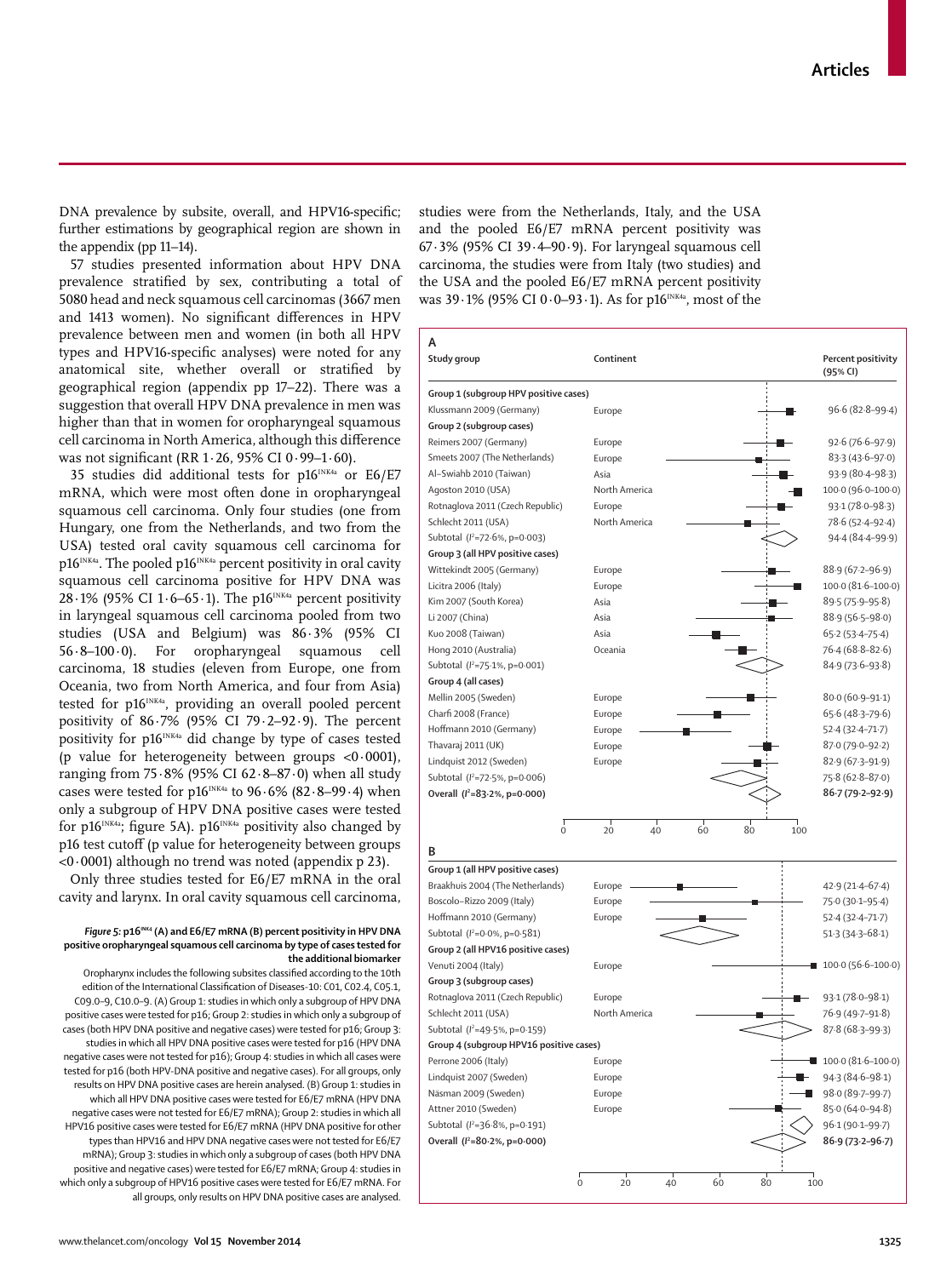studies testing for E6/E7 mRNA were done in oropharyngeal squamous cell carcinoma (nine from Europe and one from the USA), providing a pooled E6/E7 mRNA percent positivity of  $86.9\%$  (95% CI  $73.2-96.8$ ). Highest E6/E7 mRNA percent positivity were noted in studies in which only a subgroup of HPV16-positive cases were tested for E6/E7 mRNA (p value for heterogeneity between groups < $0.0001$ ; figure 5B).

HPV attributable fractions in oropharyngeal squamous cell carcinoma, when considering  $p16^{INK4a}$  positive results in addition to HPV DNA, was assessed by pooling the prevalence of cases positive for both HPV DNA and p16INK4a (appendix p 24). The analysis was restricted to studies testing all cases for both p16<sup>INK4a</sup> and HPV DNA (five studies, all from Europe) and the pooled prevalence was 45·0% (95% CI 32·9–57·3). The simple product of pooled HPV DNA positivity in oropharyngeal squamous cell carcinoma (45 $\cdot$ 8%) and p16<sup>INK4a</sup> percent positivity (86·7%) yielded an estimated HPV attributable fraction of 39·7%. When considering E6/E7 mRNA in addition to HPV DNA, the corresponding estimated HPV attributable fraction was 39·8%. Table 2 summarises the results of the analysis on the estimates of HPV attributable fraction in oropharyngeal squamous cell carcinoma.

In multivariate meta-regression analyses, the prevalence of overall HPV and HPV16 DNA in oral cavity squamous cell carcinoma was significantly higher in South and Central America and Asia than in North America (table 3). HPV and HPV16 DNA prevalence in oropharyngeal squamous cell carcinoma was significantly higher in studies including more recent cancers and in North American studies than in European studies. For laryngeal squamous cell carcinoma, some effect of certain

|                                                                                 | Oral cavity         | Oropharynx        | Larynx <sup>*</sup>    |  |  |  |  |
|---------------------------------------------------------------------------------|---------------------|-------------------|------------------------|--|--|--|--|
| Cases tested for HPV DNA                                                        | 5478                | 3946              | 2739                   |  |  |  |  |
| HPV DNA positive cases                                                          | 1360                | 1828              | 649                    |  |  |  |  |
| HPV DNA prevalence                                                              | 24.2% (18.7-30.2)   | 45.8% (38.9-52.9) | $22.1\% (16.4 - 28.3)$ |  |  |  |  |
| HPV DNA positive cases tested for<br>p16                                        | 47                  | 738               | 57                     |  |  |  |  |
| p16 and HPV DNA positive cases                                                  | 12                  | 617               | 51                     |  |  |  |  |
| Percent p16-positive cases in HPV<br>DNA positive cases                         | $28.1\% (1.6-65.1)$ | 86.7% (79.2-92.9) | 86.3% (56.8-100.0)     |  |  |  |  |
| Attributable fraction of p16 and<br>HPV DNA positive cases                      | 6.8%                | 39.7%             | 19.1%                  |  |  |  |  |
| HPV DNA positive cases tested for<br>E6/E7 mRNA                                 | 17                  | 227               | 23                     |  |  |  |  |
| E6/E7 mRNA and HPV DNA<br>positive cases                                        | 11                  | 196               | 10                     |  |  |  |  |
| Percent E6/E7 mRNA positive cases<br>in HPV DNA positive cases                  | 67.3% (39.4–90.9)   | 86.9% (73.2-96.8) | 39.1% (0.0-93.1)       |  |  |  |  |
| Attributable fraction of E6/E7<br>mRNA and HPV DNA positive cases               | 16.3%               | 39.8%             | 8.6%                   |  |  |  |  |
| Data are n, %, or % (95% CI). HPV=human papillomavirus. *Including hypopharynx. |                     |                   |                        |  |  |  |  |

*Table 2:* **HPV attributable fractions of HPV infection in head and neck squamous cell carcinoma according**  to different biomarkers

covariates was noted in bivariate analyses. However, none of these (with the exception of increased prevalence in Belgium, China, and Hungary compared with the USA) were confirmed in the multivariate analysis, either for HPV overall or HPV16-specific DNA prevalence.

Although not statistically significant, a suggestion of an inverse correlation between HPV DNA prevalence (overall and HPV16-specific) and prevalence of ever tobacco smoking was noted for oropharyngeal squamous cell carcinoma in bivariate meta-regression analyses; the same trend was noted for ever alcohol drinking (appendix pp 25–26). With adjustment for the end year of diagnosis, the observed inverse correlation was significant for alcohol drinking (appendix p 15).

# **Discussion**

We present updated global estimates of HPV attributable fractions in head and neck squamous cell carcinomas with consideration of—in addition to HPV DNA prevalence—more accurate biomarkers of oncogenic activity of the virus such as  $E6/E7$  mRNA or  $p16^{INK4a}$ . Notably, some authors do not judge a head and neck squamous cell carcinoma to be HPV-positive from the biological point of view unless it is also positive for E6/E7 mRNA or  $p16^{INKA}$ <sup>23</sup> Estimates of HPV attributable fractions in oropharyngeal squamous cell carcinoma taking either E6/E7 mRNA or  $p16^{INK4a}$  positive results into account, in addition to HPV DNA, were as high as 40%. Nevertheless, some selection bias (increased testing of those cases that were HPV DNA positive) might exist regarding the type of cases tested for the additional biomarkers. Moreover, studies reporting E6/E7 mRNA or p16<sup>INK4a</sup> originated mainly from Europe with regions such as Africa or Oceania being under-represented. HPV attributable fractions that took into account either E6/E7 mRNA or p16<sup>INK4a</sup> were much lower in oral cavity squamous cell carcinoma and laryngeal squamous cell carcinoma, but less consistent than those noted in oropharyngeal squamous cell carcinoma. Addition of p16<sup>INK4a</sup> to HPV DNA resulted in an HPV attributable fraction of 6·8% in oral cavity squamous cell carcinoma and 19·1% in laryngeal squamous cell carcinoma. For E6/E7 mRNA, the estimates were  $16.3\%$  for oral cavity squamous cell carcinoma and 8·6% for laryngeal squamous cell carcinoma. Nevertheless, very few studies tested for the additional biomarkers in these sites, showing the need to further explore the fraction of HPVdriven cancers in head and neck sites other than oropharynx with standardised procedures.

Compared with a previous review, our study shows a substantially higher proportion of HPV DNA positive oropharyngeal squamous cell carcinoma (45·8% *vs*  $35.6\%$ °). Meta-regression analysis confirmed a significant effect of time, with increased prevalence noted in studies including more recent oropharyngeal cancers, which is in agreement with a previous meta-analysis, $s$ and with observations from several high-income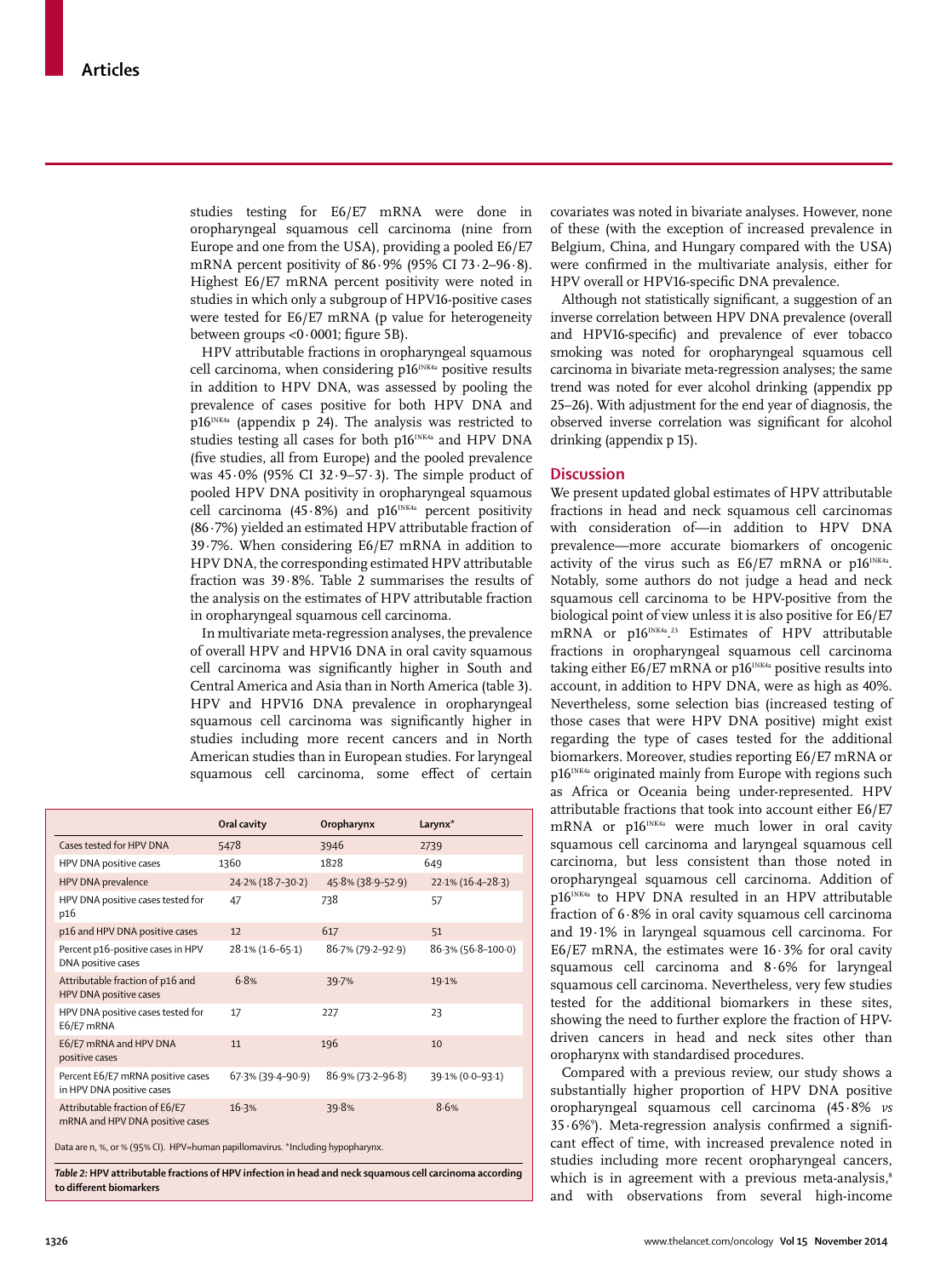|                                                                                 | Oral cavity                                                             |                                                                           | Oropharynx                                                              |                                                                           | Larynx <sup>*</sup>                                                     |                                                                           |  |  |
|---------------------------------------------------------------------------------|-------------------------------------------------------------------------|---------------------------------------------------------------------------|-------------------------------------------------------------------------|---------------------------------------------------------------------------|-------------------------------------------------------------------------|---------------------------------------------------------------------------|--|--|
|                                                                                 | Coefficients of linear<br>metaregression for HPV<br>prevalence (95% CI) | Coefficients of linear<br>metaregression for HPV16<br>prevalence (95% CI) | Coefficients of linear<br>metaregression for HPV<br>prevalence (95% CI) | Coefficients of linear<br>metaregression for HPV16<br>prevalence (95% CI) | Coefficients of linear<br>metaregression for HPV<br>prevalence (95% CI) | Coefficients of linear<br>metaregression for HPV16<br>prevalence (95% CI) |  |  |
| Last year of diagnosis <sup>+</sup>                                             | N <sub>l</sub>                                                          | N <sub>l</sub>                                                            | 0.027<br>(0.011 to 0.043)                                               | 0.023<br>$(0.010 \text{ to } 0.037)$                                      | N <sub>l</sub>                                                          | N <sub>l</sub>                                                            |  |  |
| Geographical region                                                             |                                                                         |                                                                           |                                                                         |                                                                           |                                                                         |                                                                           |  |  |
| Africa                                                                          | $-0.175$<br>(-0.453 to 0.104)                                           | $-0.149$<br>$(-0.360 \text{ to } 0.052)$                                  |                                                                         |                                                                           | N <sub>l</sub>                                                          | N <sub>l</sub>                                                            |  |  |
| Latin America                                                                   | 0.208<br>(0.258 to 0.352)                                               | 0.138<br>(0.001 to 0.276)                                                 | $-0.251$<br>$(-0.659$ to $0.158)$                                       | $-0.296$<br>$(-0.658 \text{ to } 0.066)$                                  | <b>NI</b>                                                               | N <sub>1</sub>                                                            |  |  |
| Asia                                                                            | 0.263<br>(0.109 to 0.412)                                               | 0.140<br>(0.029 to 0.252)                                                 | $-0.205$<br>(-0.429 to 0.188)                                           | 0.179<br>$(-0.377 \text{ to } 0.018)$                                     | N <sub>l</sub>                                                          | N <sub>1</sub>                                                            |  |  |
| Europe                                                                          | 0.692<br>$(-0.720 \text{ to } 0.210)$                                   | 0.011<br>(-0.092 to 0.115)                                                | $-0.195$<br>$(-0.329$ to $-0.060)$                                      | $-0.161$<br>$(-0.281$ to $-0.041)$                                        | NI                                                                      | N <sub>l</sub>                                                            |  |  |
| Oceania                                                                         | $\cdot$                                                                 | $\ddot{\phantom{a}}$                                                      | $-0.264$<br>$(-0.634 \text{ to } 0.107)$                                | $-0.192$<br>$(-0.529 \text{ to } 0.145)$                                  | N <sub>l</sub>                                                          | N <sub>l</sub>                                                            |  |  |
| North America                                                                   | Reference                                                               | Reference                                                                 | Reference                                                               | Reference                                                                 | $\ddot{\phantom{a}}$                                                    | $\ddot{\phantom{a}}$                                                      |  |  |
| Number of contamination<br>items mentioned <sup>+</sup>                         | N <sub>l</sub>                                                          | N <sub>l</sub>                                                            | 0.041<br>$(-0.021 \text{ to } 0.105)$                                   | N <sub>l</sub>                                                            | N <sub>l</sub>                                                          | N <sub>l</sub>                                                            |  |  |
| Preservation method                                                             |                                                                         |                                                                           |                                                                         |                                                                           |                                                                         |                                                                           |  |  |
| Paraffin embedded and<br>fixed formalin                                         |                                                                         |                                                                           | $-0.219$<br>(-0.598 to 0.159)                                           | $\ddot{\phantom{a}}$                                                      |                                                                         |                                                                           |  |  |
| Fixed formalin                                                                  |                                                                         | ă,                                                                        | $-0.061$<br>(-0.245 to 0.122)                                           | $\ddot{\phantom{a}}$                                                      |                                                                         | $\ddot{\phantom{0}}$                                                      |  |  |
| Paraffin embedded                                                               | <b>NI</b>                                                               | N <sub>l</sub>                                                            | Reference                                                               | $\mathsf{N}\mathsf{I}$                                                    | NI                                                                      | $\mathsf{N}\mathsf{I}$                                                    |  |  |
| Length of the amplicont                                                         | N <sub>l</sub>                                                          | N <sub>l</sub>                                                            | N <sub>l</sub>                                                          | $\mathsf{N}\mathsf{I}$                                                    | N <sub>l</sub>                                                          | $-0.000$<br>$(-0.001 to 0.000)$                                           |  |  |
| Quality criteria 1: broad spectrum PCR                                          |                                                                         |                                                                           |                                                                         |                                                                           |                                                                         |                                                                           |  |  |
| Yes                                                                             | 0.230<br>(-0.231 to 0.692)                                              | NI                                                                        | N <sub>l</sub>                                                          | N <sub>l</sub>                                                            | $-0.083$<br>$(-0.208 \text{ to } 0.042)$                                | $-0.030$<br>$(-0.251$ to $0.190)$                                         |  |  |
| No                                                                              | Reference                                                               | NI                                                                        | N <sub>l</sub>                                                          | N <sub>l</sub>                                                            | Reference                                                               | Reference                                                                 |  |  |
| Quality criteria 2: information about age and sex                               |                                                                         |                                                                           |                                                                         |                                                                           |                                                                         |                                                                           |  |  |
| Yes                                                                             | $-0.089$<br>$(-0.230 \text{ to } 0.051)$                                | $-0.078$<br>(-0.175 to 0.019)                                             | N <sub>l</sub>                                                          | N <sub>l</sub>                                                            | N <sub>l</sub>                                                          | N <sub>l</sub>                                                            |  |  |
| <b>No</b>                                                                       | Reference                                                               | Reference                                                                 | N <sub>l</sub>                                                          | N <sub>l</sub>                                                            | N <sub>l</sub>                                                          | N <sub>l</sub>                                                            |  |  |
| Quality criteria 5: cases recruited consecutively or randomly or incident cases |                                                                         |                                                                           |                                                                         |                                                                           |                                                                         |                                                                           |  |  |
| Yes                                                                             | $-0.056$<br>$(-0.181$ to $0.689)$                                       | NI                                                                        | N <sub>l</sub>                                                          | N <sub>l</sub>                                                            | NI                                                                      | N <sub>l</sub>                                                            |  |  |
| No                                                                              | Reference                                                               | N <sub>l</sub>                                                            | N <sub>l</sub>                                                          | N <sub>l</sub>                                                            | NI                                                                      | N <sub>l</sub>                                                            |  |  |
| Quality criteria 6: human quality controls done                                 |                                                                         |                                                                           |                                                                         |                                                                           |                                                                         |                                                                           |  |  |
| Yes                                                                             | N <sub>l</sub>                                                          | N <sub>l</sub>                                                            | N <sub>l</sub>                                                          | N <sub>l</sub>                                                            | $-0.109$<br>$(-0.235 \text{ to } 0.174)$                                | N <sub>1</sub>                                                            |  |  |
| <b>No</b>                                                                       | N <sub>l</sub>                                                          | N <sub>l</sub>                                                            | N <sub>l</sub>                                                          | N <sub>l</sub>                                                            | Reference                                                               | N <sub>l</sub>                                                            |  |  |
| Quality score (from 0 to 8) <sup>†</sup>                                        | $-0.004$<br>$(-0.576 \text{ to } 0.049)$                                | $-0.007$<br>(-0.034 to 0.020)                                             | N <sub>l</sub>                                                          | N <sub>l</sub>                                                            | N <sub>l</sub>                                                          | N <sub>l</sub>                                                            |  |  |

Results from multivariate analysis. Only the covariates identified to be statistically significant (p<0·05) in a previous-step bivariate analyses were included in the multivariate models. Negative values correspond to the units of decrease of HPV prevalence for each category with regard to the reference one. Positive values correspond to the units of increase of HPV prevalence for each category with regard to the reference one. NI=notincluded in multivariate models because non-significant predictor of HPV prevalence in a previous-step bivariate analysis. Quality criteria 3, 4, 7, and 8 were not shown to be statistically significant in a previous-step bivariate analyses and thus were not included in the multivariate model. HPV=human papillomavirus. \*Including hypopharynx. †Continuous variable. Negative values correspond to the units of decrease of HPV prevalence for each additional unit of the covariate. Positive values correspond to the units of increase of HPV prevalence for each additional unit of the covariate.

*Table 3*: Effect of selected study covariates on the HPV DNA prevalence in head and neck squamous cell carcinoma

countries in the past two decades,6,7,16 particularly in younger individuals. This increase might be attributed to changes in tobacco and alcohol consumption and in sexual behaviour, which includes an increased number of sexual partners<sup>24,25</sup> and orogenital sex practices.<sup>26–28</sup> The increase in HPV DNA prevalence with time was not noted in oral cavity squamous cell carcinoma or laryngeal squamous cell carcinoma.

Significant heterogeneity of HPV DNA prevalence was noted when analysed by geographical location. Our findings indicate higher detection of oral cavity squamous cell carcinoma and laryngeal squamous cell carcinoma in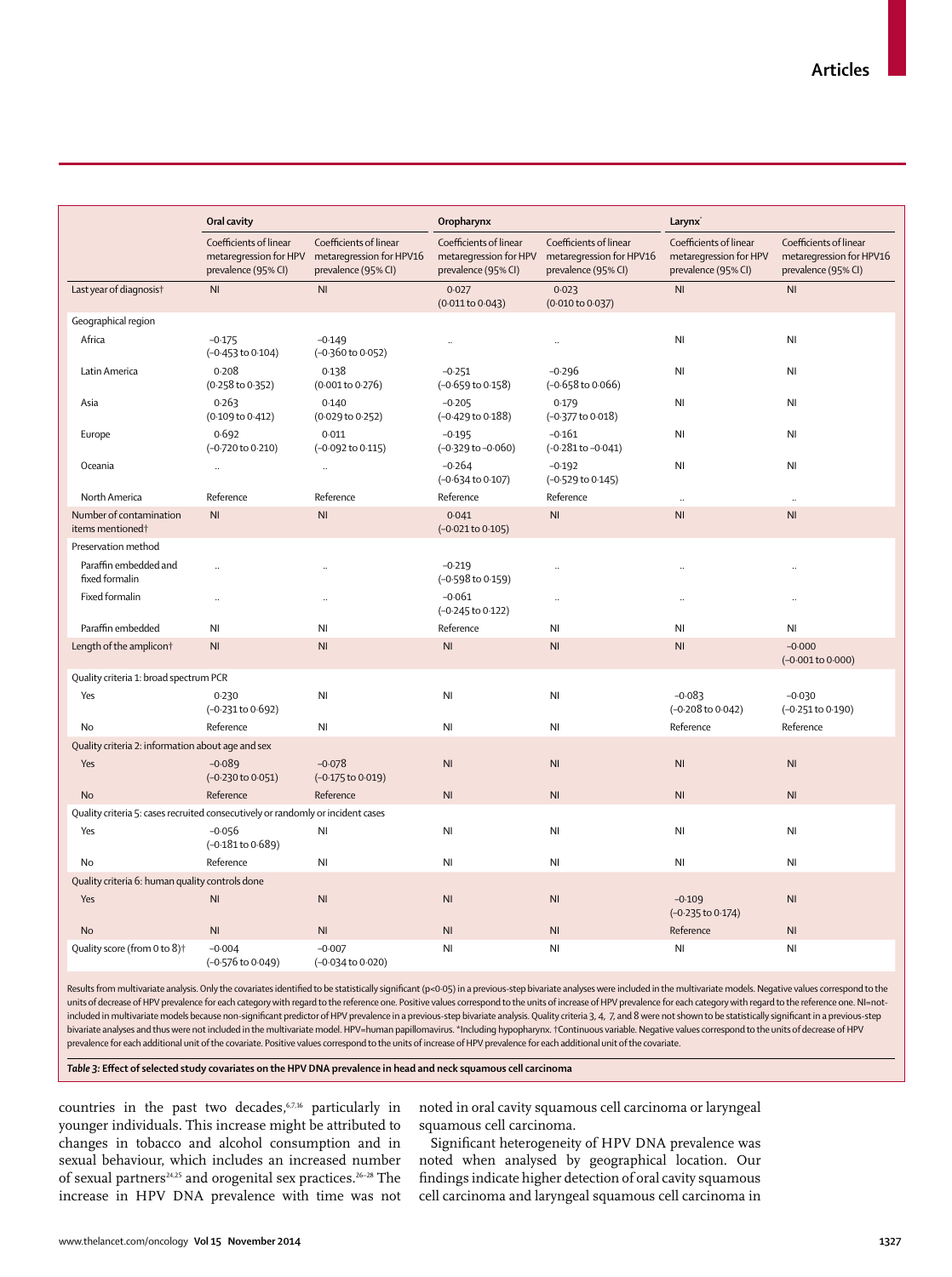South and Central America and Asia than in North America and Europe. Meta-regression analysis confirmed the observed regional differences for oral cavity squamous cell carcinoma but not for laryngeal squamous cell carcinoma. These variations could be explained by issues with the methods including number of cases tested, type of specimen collected, techniques used for DNA detection, or control for contamination or biased sample collection methods. Reduced HPV DNA prevalence estimates were noted with increased sample sizes for oral cavity and laryngeal squamous cell carcinoma, which could suggest a potential publication bias.<sup>29</sup> However, study size was not statistically significant covariate in meta-regression analyses for any anatomical site. Meta-regression analysis confirmed a lower HPV prevalence of oropharyngeal squamous cell carcinoma in Europe than in North America. Nevertheless, after subregional analysis considering only North Europe, the observed increase of HPV prevalence in North America (22·0%, 95% CI 10·6–33·4) and North Europe (18·0%, 4·3–31·7) compared with the rest of the world were much the same. Our estimates of HPV DNA prevalence by geographical region for oropharyngeal squamous cell carcinoma showed the same pattern but with slightly increased prevalences for all regions than those obtained by de Martel and colleagues, $30$  in which the estimations were also based on PCR of HPV DNA detection in tumour tissue, but with some of them including HPV E6/E7 mRNA detection.

In terms of genotype distribution, HPV16 was by far the most important oncogenic HPV type accounting for more than 80% of all HPV-positive head and neck squamous cell carcinomas. The highest relative contribution of HPV16 was noted in oropharyngeal squamous cell carcinoma, with nine of ten positive cases being HPV16 positive. The oncogenic role of HPV16 in oropharyngeal cancer has been established by the International Agency for Research on Cancer.<sup>31</sup> Significant HPV16 positivity was also reported in laryngeal and oral cavity squamous cell carcinomas. The second most common high-risk HPV type, HPV18, was detected in 2·5% of all head and neck squamous cell carcinomas. Therefore, the types targeted in the present HPV vaccines, HPV16 and HPV18, were detected in 23·6% of head and neck squamous cell carcinoma cases, with a total relative contribution of 89·9% in HPV DNA positive cases. The proportion of cases with multiple HPV infections (1·1%) was ten times lower than in cervical cancer  $(11.2\%)$ .<sup>32</sup> This difference could be explained by the increased exposure of the cervix to HPV.

Analyses by anatomical subsites showed that the tonsils and the base of the tongue have the highest HPV prevalence, in particular by HPV16 infection. HPV prevalence in the soft palate was low. However, this estimate was based on small numbers and potential subsite misclassification could play a part if we take into account the greater number of cases classified as "palate non-specified" than as "soft palate". HPV prevalence in palate non-specified was high, ranking third after tonsils and base of the tongue. In future studies, one should take into account that ethiopathogenic agents are different according to anatomical site and we recommend the systematic use of the codes of the International Classification of Diseases to avoid misclassification and to provide a better definition of sites and subsites.

Prevalence of HPV types other than HPV16 was increased in non-oropharyngeal sites (figures 3, 4). Preliminary results from an international retrospective study of HPV prevalence and type distribution analysing around 4000 head and neck cancers also noted this trend,<sup>33</sup> however there is no clear explanation for this variability in type distribution. The variability could be due to differences in tissue tropism of the HPV type or in inmunological profiles between tissues. Of note, we included non-oncogenic types such as HPV6 and HPV11 when reporting overall HPV prevalences. We have previously observed the presence of these types in anogenital tumour tissue after laser capture microdissection<sup>34,35</sup> and we consider interesting the assessment of HPV6 and HPV11 prevalence in terms of assessing the effect of the tetravalent vaccine and of an HPV nine-valent vaccine (V503) under development that includes HPV6 and HPV11 antigens.<sup>36</sup>

Analysis by sex did not show any significant differences in HPV DNA prevalence, even though men have a twice the incidence of head and neck squamous cell carcinomas than do women. A non-significant increased overall HPV DNA prevalence in men compared with women was noted for oropharyngeal squamous cell carcinoma in North America. This finding is in agreement with recent studies estimating prevalence of oral HPV in a healthy population in North America, which showed a higher HPV prevalence in men than in women.<sup>37</sup>

The role of covariates such as age, sex, alcohol or tobacco consumption, geographical region, time of diagnosis, PCR methods, study size, method of specimen preservation, and quality of the papers reporting on HPV DNA prevalence in head and neck squamous cell carcinomas was explored jointly for the first time in our study through multivariate meta-regression analyses. Of all covariates explored, only time of diagnosis and geographical region were identified as statistically significant covariates. However, the failure to find significant associations for covariates such as tobacco and alcohol consumption may not be surprising because high heterogeneity was identified between studies regarding classification of smokers and drinkers. If studies do not categorise smoking or alcohol drinking in the same way and at the same level of detail, the power of simple meta-regression is restricted and the prevalence of smoking in studies is affected. Description of the prevalence described for nonsmokers and smokers (multiple, uniformly defined strata) for many studies would increase the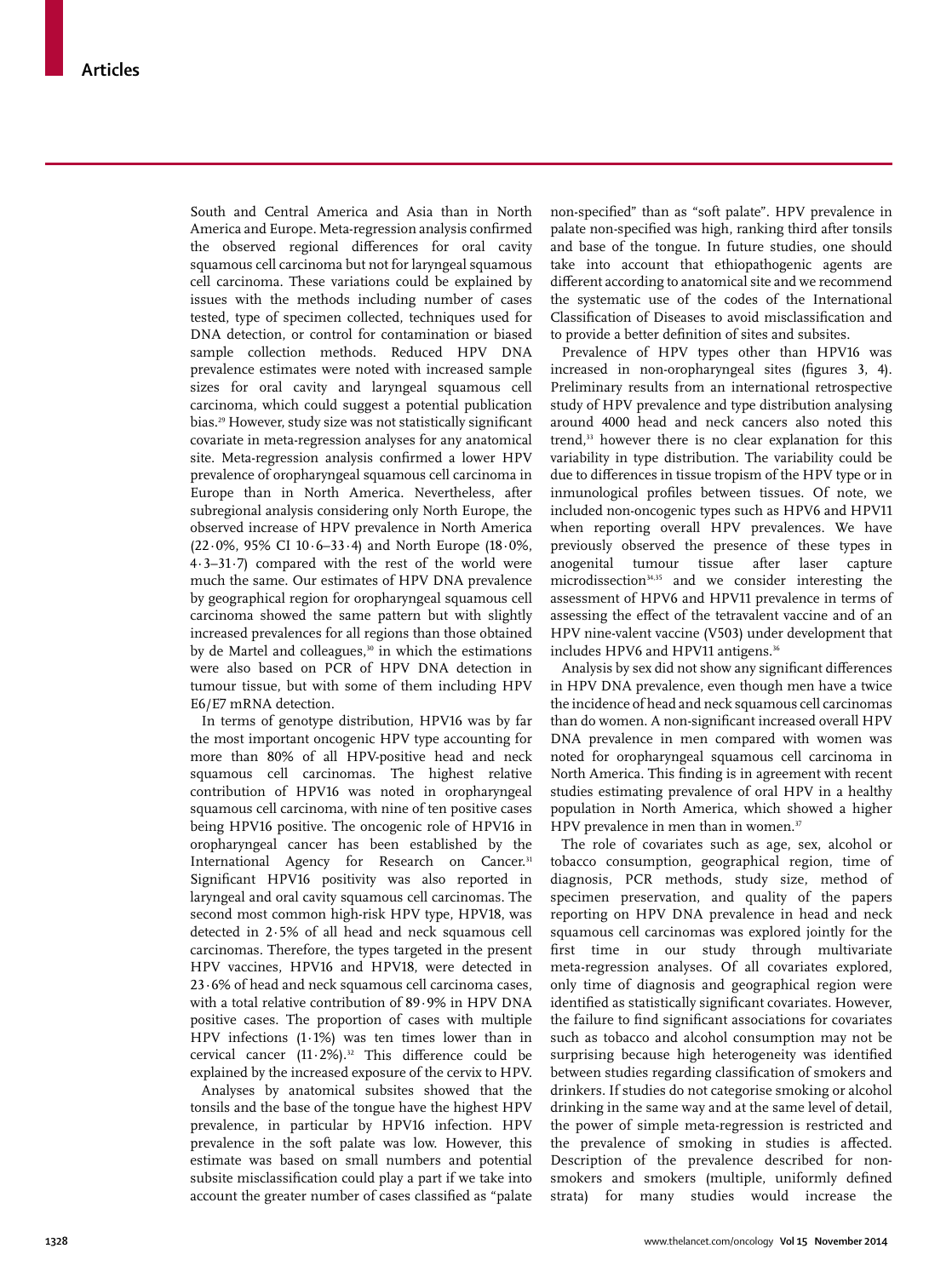discriminative power. To obtain robust global estimates on the role of risk factors of head and neck squamous cell carcinomas other than HPV infection, information combining both risk factors and with the use of standardised indicators (eg, packs smoked per years) are needed. Our finding that covariates related to PCR detection methods or quality of the studies or cancer specimens were not significant could also be explained by the heterogeneity of indicators of studies or underreporting of some of them.

Our study has several limitations. Heterogeneity of studies could have remained even though we stratified by cancer site and geographical region. However, as pointed out by Greenland<sup>38</sup> when critically assessing the use of meta-analyses, the main strength of the method lies on their use as a comparative rather than a synthetic exercise, because no statistical technique can compensate for fundamental limitations of the input data, but they can help to identify patterns in study results and sources of heterogeneity. Misclassification of anatomical subsites and even sites could occur because head and neck squamous cell carcinomas are frequently diagnosed at advanced stages and in several anatomical sites. Cases classified as head and neck not-otherwise-specified were not extracted or included and, because such cases might vary across study or geographic regions, misclassification of tumour site could be an important explanatory factor for some of the heterogeneity observed in studies and regions. Additionally, even if an underlying increase in HPV DNA prevalence with time in oropharyngeal sites was noted, almost 40% of the studies did not specify any study period. Surrogate measures such as publication date could not be as precise as necessary to fully assess time trends. Information about age was also insufficient in many studies and therefore it was difficult to assess its association with HPV prevalence. Because of the absence of information about sexual behaviour in most studies, it was not possible to assess the role of this important covariate. Similarly, the absence of robustness of data for tobacco and alcohol consumption hampered full assessment of the role of these risk factors. Inclusion of only significant covariates in the meta-regression analysis also has limitations; it would have been interesting to do multivariate regression including nonsignificant covariates such as age, alcohol, tobacco, and timeperiod, and to look for interactions. However, we were restricted by available data and those available did not contain the required level of detail. Other limitations include the variability of the sensitivity of the PCR protocols, the number of HPV types genotyped, and insufficient standardisation for histopathological assessment. Some regions such as Africa or Oceania were still under-represented in the study and the number of cases was small in several analyses. The more accurate biomarkers of causality than HPV DNA detection used here-E6/E7 mRNA or p16<sup>INK4a</sup> are also not exempt from limitations.1,39 Even if E6/E7 mRNA detection is accepted as the present gold-standard test to elucidate the oncogenic role of HPV in the tumour, the sensitivity of the test could be affected by the tissue preservation methods used because paraffin-embedded tissue blocks can suffer from nucleic acids degradation during the fixation and storage process. The specificity has also to be ensured with use of reverse transcriptase PCR methods to clearly differentiate complementary DNA from HPV DNA to avoid false-positive hybridisations. With respect to  $p16^{INK4a}$ , the technique has shown a high sensitivity, but moderate to high specificity. About 10% of the oropharyngeal cases are HPV DNA negative, p16INK4a positive, which could be due to either misclassification as HPV DNA negative, because of insufficient sensitivity of the HPV DNA test or, alternatively, the cases represent tumours in which p16INK4a overexpression has been triggered by other cellular signalling pathways. This percentage does not notably vary across head and neck anatomical sites according to preliminary results of the international study analysing around 4000 head and neck cancers.<sup>40</sup> Notably, the reported attributable fractions reflect maximum estimates, because some of tumours that were positive for  $p16^{INK4a}$  or  $E6/E7$  mRNA might not have been caused by HPV infection. Nevertheless, we expect those to be very few. Another limitation is that because our chosen method was quite restrictive in terms of selection criteria and did not include studies with only p16INK4a as an HPV detection method in head and neck cancer, we might have missed some key large clinically oriented studies which only, or predominantly, used p16<sup>INK4a</sup> to assess HPV positivity. However, in most of the clinical trials, the cases are selected according to their stage (eg, only stages III/IV) and studies with cases purposively selected were excluded from the present analysis because HPV-related tumours could affect stage presentation. Finally, our estimates of the HPV attributable fractions for oral cavity and laryngeal squamous cell carcinoma are weak and imprecise in view of the little data available for E6/E7 mRNA or p16<sup>INK4a</sup> for these cancer sites. Although some new data has appeared after our last literature search was done, these still do not contain much new information about  $E6/E7$  mRNA or p16<sup>INK4a</sup> for these cancer sites. A recent review has assessed the role of HPV in nonoropharyngeal head and neck cancers,<sup>5</sup> which included relevant papers published up to April, 2013. Their results are in agreement with ours in terms of HPV attributable fractions in oropharyngeal squamous cell carcinoma according to different biomarkers (HPV DNA PCR, insitu hybridisation, E6/E7 mRNA, and  $p16^{INKA}$ , and also regarding the little information about non-oropharyngeal sites and the higher differences of HPV attributable fractions noted between the different biomarkers for these sites.

In the past 20 years, growing evidence for the involvement of HPV in head and neck squamous cell carcinomas has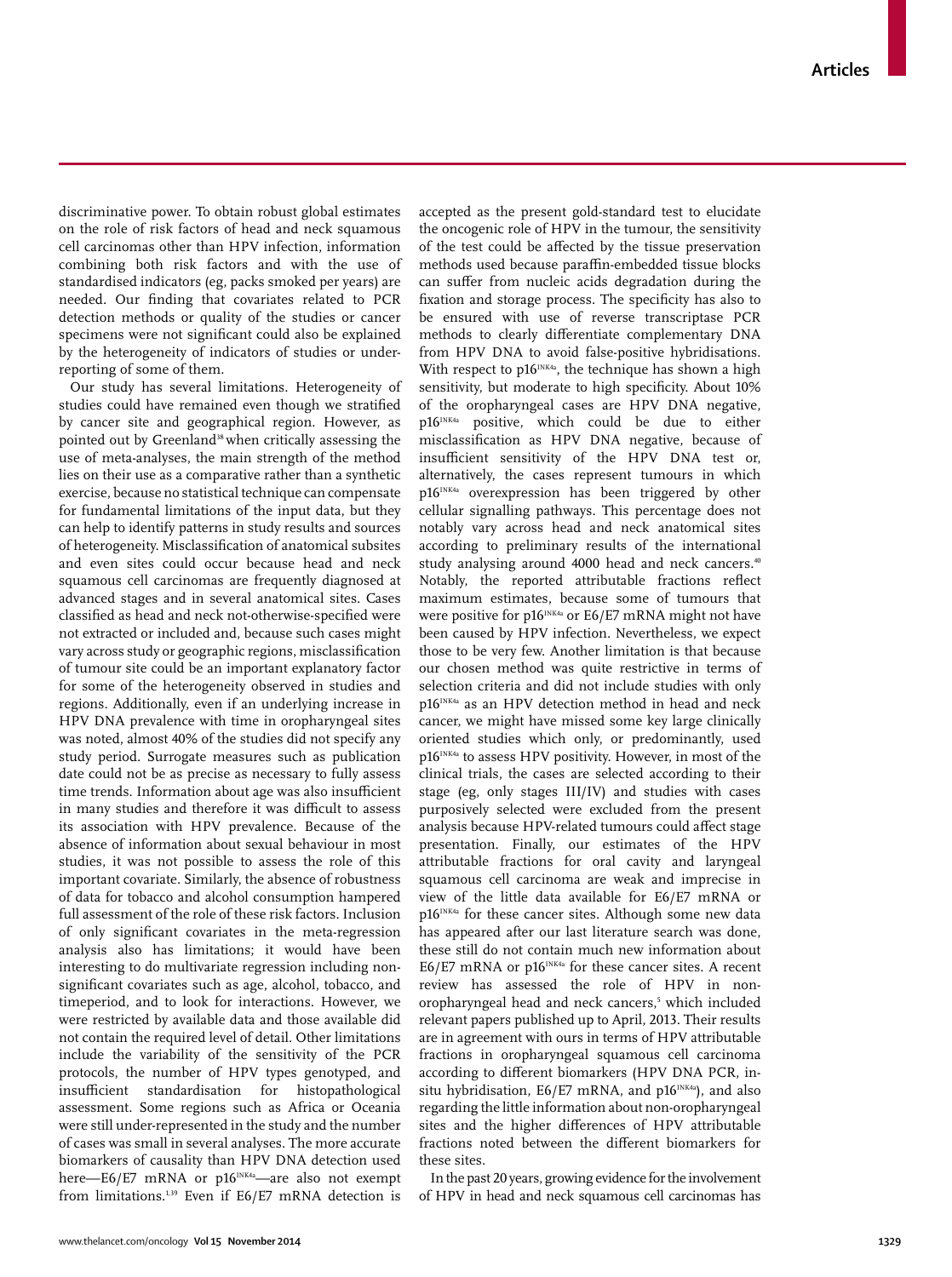been collected. This meta-analysis suggests that prophylactic vaccines targeting HPV16 and HPV18 have the potential to prevent a substantial fraction of head and neck squamous cell carcinomas worldwide, in particular oropharyngeal cancers. Moreover, even if the HPV attributable fractions in non-oropharyngeal sites are much lower than in the oropharyngeal cancers, the number of incident oral cavity and laryngeal cancers worldwide far exceeds that of oropharyngeal cancers, therefore even small HPV attributable fractions for these sites could potentially translate to a high number of HPV-positive oral or laryngeal cancers versus HPV-positive oropharyngeal cancers. Because of the absence of identifiable cancer precursor lesions, no screening instruments are available at present for head and neck cases. If vaccination was proven efficacious against HPV-driven cancers, as preliminary results indicate for oral HPV infection,<sup>3</sup> a substantial proportion of head and neck cancers could be prevented.

#### **Contributors**

CN, MM, LA, XC, SS, and HT designed the study. CN, MM, and LA did the literature searches and designed the data extraction form. MM, LA, and LL extracted the data. CN and LA crosschecked the data extraction. CN, MM, and MA did the statistical analyses. MA supervised the statistical analyses. CN and MM wrote the paper. CN, MM, LA, XC, SS, MM, FXB, and HT critically revised subsequent drafts. All authors read and approved the submitted version.

#### **Declaration of interests**

CN, LL, MA, HT, and MM declare no competing interests. LA received travel grants to attend conferences occasionally granted by Merck and Sanofi Pasteur MSD. XC received travel grants for scientific meetings and honorarium for consultancy occasionally granted by Vianex and Sanofi Pasteur MSD, and institutional grants for HPV research from Merck & Co, GlaxoSmithKline, Sanofi Pasteur MSD, and Genticel. FXB received travel grants to conferences, symposia, meetings, and honorarium for consultancy occasionally granted by GlaxoSmithKline, Merck, Sanofi Pasteur MSD, and Qiagen, and institutional grants for HPV research from GlaxoSmithKline, Merck & Co. Sanofi Pasteur MSD, Qiagen, and Roche. SS received travel grants to conferences, symposia, and meetings occasionally granted by Merck & Co, Sanofi Pasteur MSD or Qiagen, and institutional grants for HPV research from GlaxoSmithKline, Merck & Co, and Qiagen.

#### **Acknowledgments**

Work by MM, LA, SS, XC, and FXB has been supported by European Commission (7th Framework Programme Grant HEALTH-F2-2011-282562 HPV AHEAD); Spanish grants from Instituto de Salud Carlos III (FIS PI08/1535, FIS PI11/02096, FIS PI11/02104, RCESP C03/09, RTICESP C03/10, RTIC RD06/0020/0095, RD12/0036/0056 and CIBERESP); and LA has received personal funding through the Programa Avanzado de Formación en Oncología-2012, Asociación Española Contra el Cáncer. Work by CN, LL, and HT has been supported by Canadian Institutes of Health Research, Fonds de Recherche du Québec en Santé. MA received funding from the 7th Framework Programme of the European Commission through the COHEAHR Network (Grant number 603019) and the HPV AHEAD Network (Grant number HEALTH-F2-2011-282562); the Belgian Cancer Centre; and the SEHIB project (Surveillance of effects of HPV Immunisation in Belgium, through the University of Gent, Belgium). This work was also made possible with the support of the ICO Information Centre on HPV and Cancer. We thank Sara Tous and Claudie Laprise for their assistance in data analysis; acknowledge all the authors whose papers have been included in this meta-analysis for their work, which made this analysis possible; and offer special thanks to authors who provided additional information (appendix) and to Dana Holzinger and Michael Pawlita for general suggestions and their specific assistance in the classification of the PCR methods.

# **References**

- 1 Gillison M, Alemany L, Snijders PJF, et al. Human papillomavirus and diseases of the upper airway: head and neck cancer and respiratory papillomatosis. *Vaccine* 2012; **30:** F34–54.
- 2 O'Rorke MA, Ellison MV, Murray LJ, Moran M, James J, Anderson LA. Human papillomavirus related head and neck cancer survival: a systematic review and meta-analysis. *Oral Oncol* 2012; **48:** 1191–201.
- 3 Herrero R, Quint W, Hildesheim A, et al. Reduced prevalence of oral human papillomavirus (HPV) 4 years after bivalent HPV vaccination in a randomized clinical trial in Costa Rica. *PLoS One* 2013; **8:** e68329.
- 4 Ferlay J, Soerjomataram I, Ervik M, et al. GLOBOCAN 2012 v1.0, Cancer Incidence and Mortality Worldwide: IARC Cancer Base No. 11. Lyon, France: International Agency for Research on Cancer; 2013. http:// http://globocan.iarc.fr (accessed Aug 25, 2014).
- 5 Combes JD, Franceschi S. Role of human papillomavirus in non-oropharyngeal head and neck cancers. *Oral Oncol* 2014; **50:** 370–79.
- 6 Chaturvedi AK, Engels EA, Pfeiffer RM et al. Human papillomavirus and rising oropharyngeal cancer incidence in the United States. *J Clin Oncol* 2011; **29:** 4294–301.
- Simard EP, Torre LA, Jemal A. International trends in head and neck cancer incidence rates: Differences by country, sex and anatomic site. *Oral Oncol* 2014; **50:** 387–403.
- 8 Mehanna H, Beech T, Nicholson T, et al. The prevalence of human papillomavirus in oropharyngeal and non-oropharyngeal head and neck cancer—a systematic review and metaanalysis of trends by time and region. *Head Neck* 2013; **35:** 747–55.
- Kreimer AR, Clifford GM, Boyle P, Franceschi S. Human papillomavirus types in head and neck squamous cell carcinomas worldwide: a systematic review. *Cancer Epidemiol Biomarkers Prev* 2005; **14:** 467–75.
- Termine N, Panzarella V, Falaschini S, et al. HPV in oral squamous cell carcinoma vs head and neck squamous cell carcinoma biopsies: a meta-analysis (1988–2007). *Ann Oncol* 2008; **19:** 1681–90.
- 11 Holzinger D, Schmitt M, Dyckhoff G, Benner A, Pawlita M, Bosch FX. Viral RNA patterns and high viral load reliably define oropharynx carcinomas with active HPV16 involvement. *Cancer Res* 2012; **72:** 4993–5003.
- 12 Rietbergen MM, Leemans CR, Bloemena E, et al. Increasing prevalence rates of HPV attributable oropharyngeal squamous cell carcinomas in the Netherlands as assessed by a validated test algorithm. *Int J Cancer* 2013; **132:** 1565–71.
- 13 Moher D, Liberati A, Tetzlaff J, Altman DG. Preferred reporting items for systematic reviews and meta-analyses: the PRISMA statement. *J Clin Epidemiol* 2009; **62:** 1006–12.
- 14 Stroup DF, Berlin JA, Morton SC, et al. Meta-analysis of observational studies in epidemiology: a proposal for reporting. Meta-analysis Of Observational Studies in Epidemiology (MOOSE) group. *JAMA* 2000; **283**: 2008–12.
- 15 Blomberg M, Nielsen A, Munk C, Kjaer SK. Trends in head and neck cancer incidence in Denmark, 1978-2007: focus on human papillomavirus associated sites. *Int J Cancer* 2011; **129:** 733–41.
- 16 Chaturvedi AK, Anderson WF, Lortet-Tieulent J, et al. Worldwide trends in incidence rates for oral cavity and oropharyngeal cancers. *J Clin Oncol* 2013; **31:** 4550–59.
- 17 Nyaga VN, Arbyn M, Aerts M. Metaprop: a Stata command to perform meta-analysis of binomial data. *Arch Public Health* (in press).
- 18 Nyaga VN, Arbyn M, Aerts M. METAPROP: Stata module to perform fixed and random effects meta-analysis of proportions. *Statistical Software Components* 2014; S457781.
- 19 Cochran WG. The combination of estimates from different experiments. *Biometrics* 1954; **10:** 101–29.
- 20 Higgins JP, Thompson SG, Deeks JJ, et al. Measuring inconsistency in meta-analyses. *BMJ* 2003; **327:** 557–60.
- 21 Harris R, Bradburm M, Deeks J, Harbord RM, Altman DG, Sterne JAC. metan: fixed- and random-effects meta-analysis. *Stata J* 2008; **8:** 3–26.
- 22 Harbord R, Higgins JP. Meta-regression in Stata. *Stata J* 2013; **8:** 493–519.